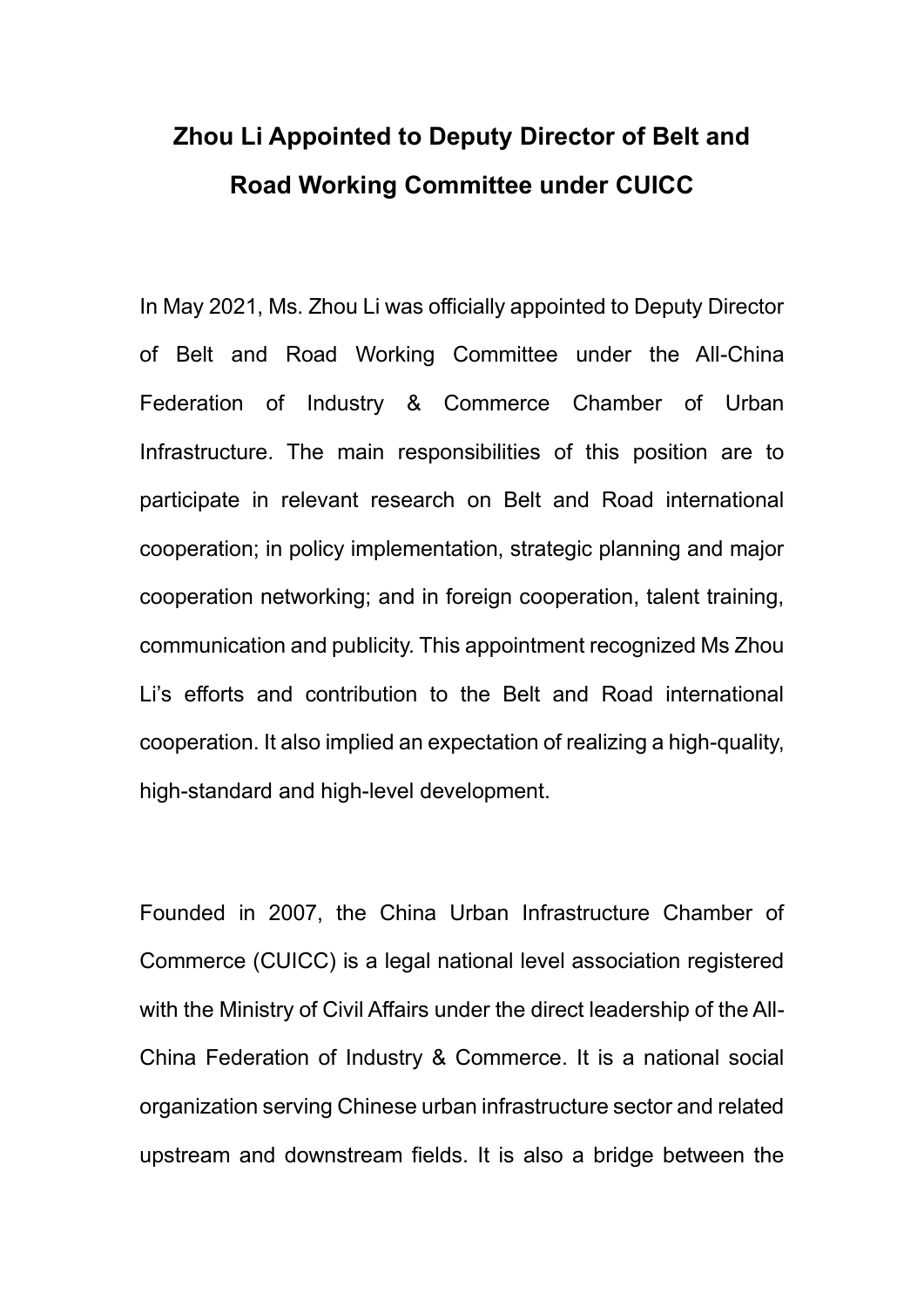government and the urban infrastructure sector, and inside the infrastructure sector.

The Chamber of Commerce has gathered a number of well-known domestic private enterprises, such as Vanke Group, Tianjin Datong Group, DESEA Investment Holding Group, B-Energy Holding Group, RWY Security Service Group, Tianhuan Construction Group, HNAC Technology, Shandong Keda group, Minsheng Energy Group, Hebei Construction, ISSTECH, etc. The members mainly focus on infrastructure industry and upstream and downstream related industries, mainly covering three categories: traditional infrastructure, municipal public utilities and urban supporting facilities. Their businesses cover the whole industrial chain of urban infrastructure planning, consulting, design, investment and development, construction, operation management and third-party intermediary services.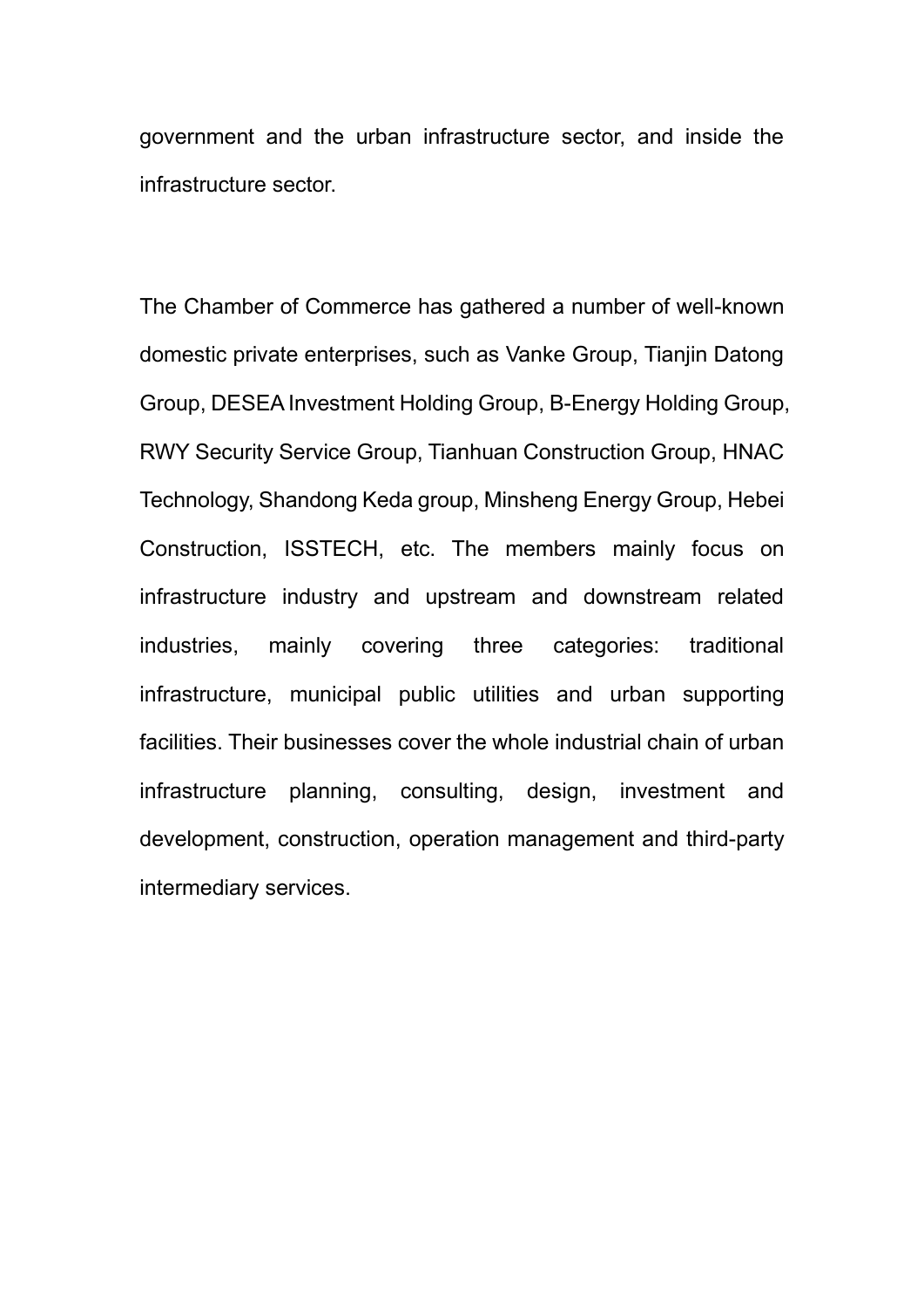## **Appendix: Profile of Ms Zhou Li**



Ms Zhou Li is the joint initiator of Sino Finnish "Happy Sports China Plan", the Chief Strategic Partner of Lappset Group, and the Founder / President of DAO Pureland. She took creating happiness and health as her mission and proactively responded to the national initiative of Belt and Road. She joined hands with sporting nation Finland and launched the "Happy Sports China Plan". She tried to